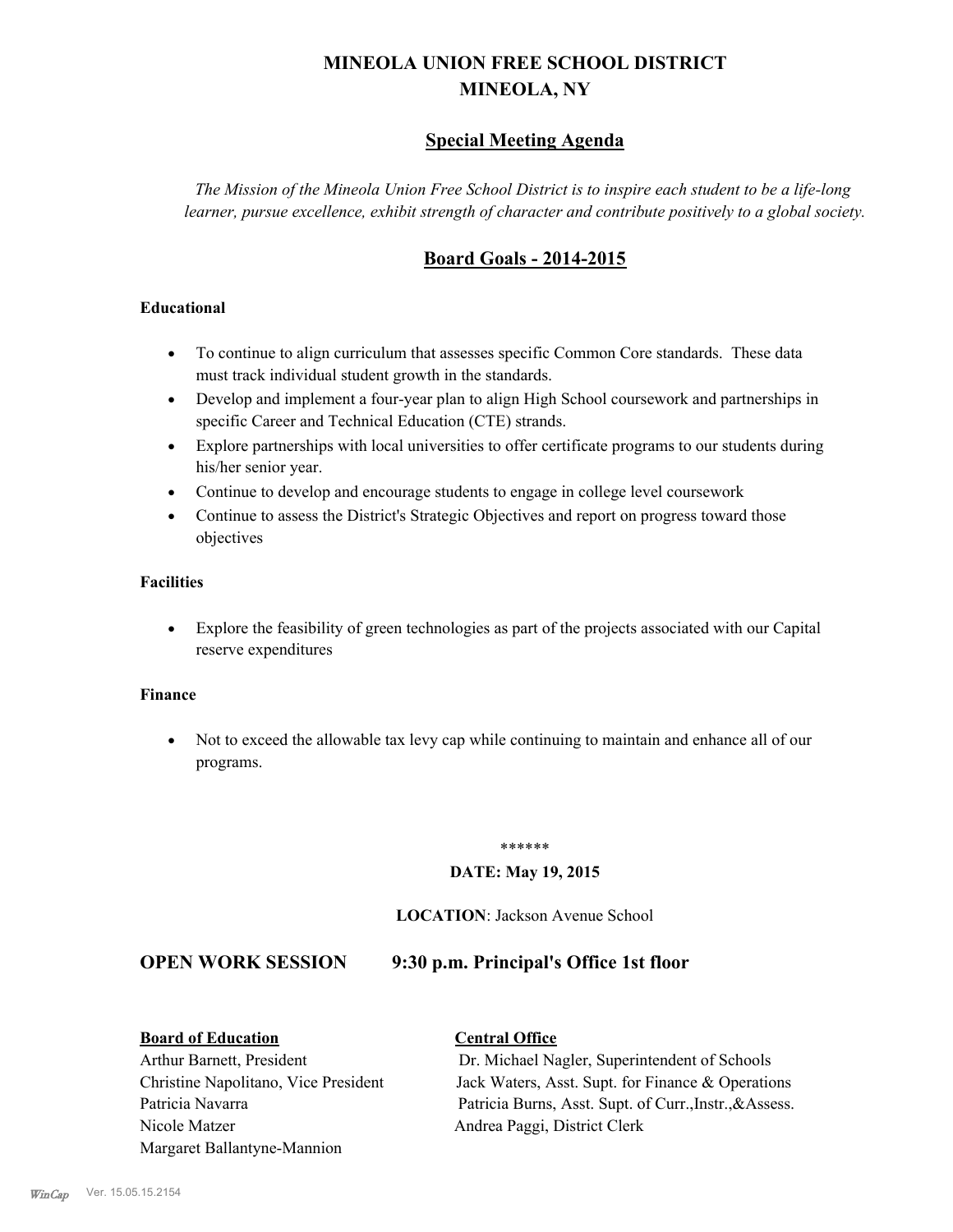# **A. Call to Order**

### **B. New Business**

# **1. Acceptance of Special District Meeting Results**

a. **RESOLUTION # 53 - BE IT RESOLVED** that the Mineola Board of Education accepts the results of the May 19, 2015 Annual Election and Budget Vote as follows:

| <b>Motion:</b><br>Second:                 |                                              |  |                                         |  |
|-------------------------------------------|----------------------------------------------|--|-----------------------------------------|--|
| Yes:                                      | the control of the control of the control of |  | No: $\qquad \qquad$                     |  |
|                                           | the control of the control of the control of |  |                                         |  |
|                                           | <u> 1989 - Johann Barbara, martin a</u>      |  | <u> 1980 - Johann Barbara, martin a</u> |  |
|                                           |                                              |  |                                         |  |
|                                           | the control of the control of the control of |  |                                         |  |
| Passed:                                   |                                              |  |                                         |  |
| <b>Annual Election and Budget Results</b> |                                              |  |                                         |  |
|                                           | <b>Proposition #1- Budget</b>                |  |                                         |  |
| Jackson Avenue:                           |                                              |  |                                         |  |
|                                           | Machine: Yes:                                |  | No: $\qquad \qquad$                     |  |
|                                           | Absentee: Yes:                               |  | No: $\qquad \qquad$                     |  |
|                                           | Total: Yes:                                  |  | No:                                     |  |
| Meadow Drive:                             |                                              |  |                                         |  |
|                                           | Machine: Yes:                                |  | No:                                     |  |
|                                           |                                              |  |                                         |  |
|                                           | Absentee: Yes:                               |  | No: $\qquad \qquad$                     |  |

**Proposition 1: <u>Passed / Failed</u>** Yes Votes: to No Votes :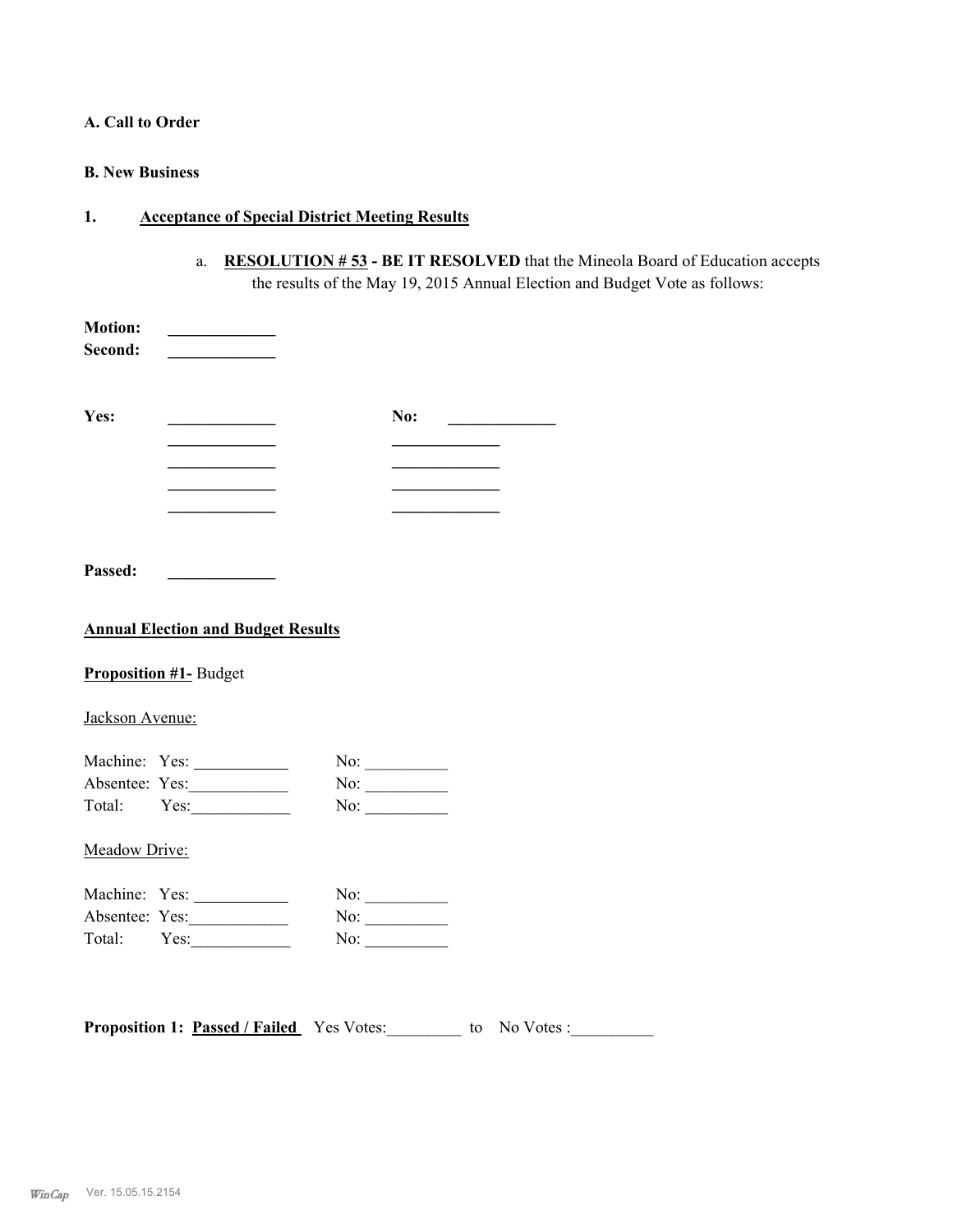### **Jackson Avenue Results**

**1A. Giordano- Renner, Joy** Machine: Absentee: Total:

# **1B. Napolitano, Christine**

| Machine:  |  |
|-----------|--|
| Absentee: |  |
| Total:    |  |

# **1C. Widman, Brian**

| Machine:  |  |
|-----------|--|
| Absentee: |  |
| Total:    |  |

## **1D. Swensen, Mark**

| Machine:  |  |
|-----------|--|
| Absentee: |  |
| Total:    |  |

## **Meadow Drive Results**

| 1A. Giordano-Renner, Joy |  |
|--------------------------|--|
| Machine:                 |  |
| Absentee:                |  |
| Total:                   |  |

#### **1B. Napolitano, Christine**

| Machine:  |  |
|-----------|--|
| Absentee: |  |
| Total:    |  |

#### **1C. Widman, Brian**

| Machine:  |  |
|-----------|--|
| Absentee: |  |
| Total:    |  |

#### **1D. Swensen, Mark**

| Machine:  |  |
|-----------|--|
| Absentee: |  |
| Total:    |  |

## **Candidate Results:**

**Seat 1:\_\_\_\_\_\_\_\_\_\_\_\_\_\_\_\_\_\_\_\_\_\_\_\_ Seat 2:\_\_\_\_\_\_\_\_\_\_\_\_\_\_\_\_\_\_\_\_\_\_\_\_\_\_\_\_**